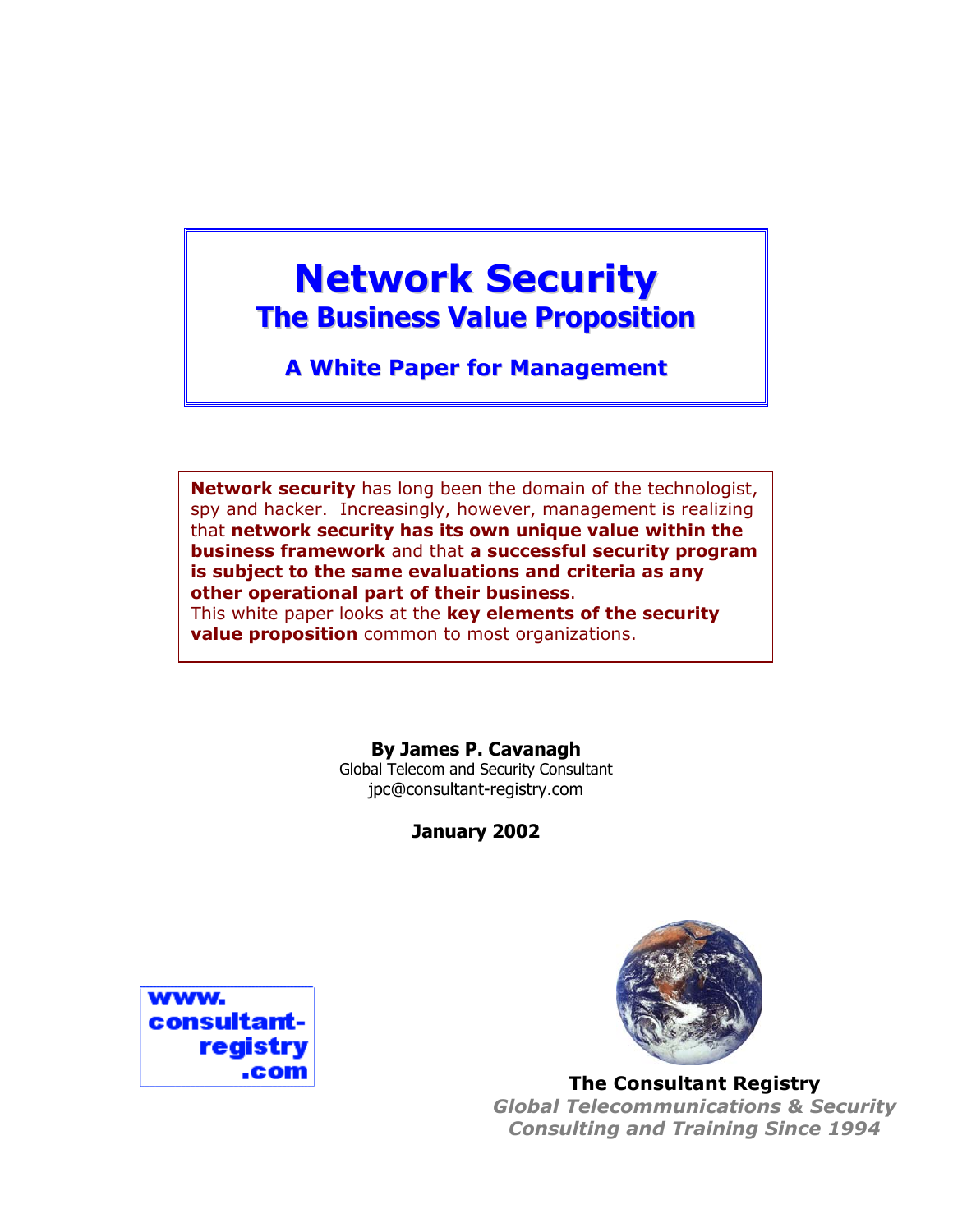

# *About The Consultant Registry*

**The Consultant Registry** is a consortium of some of the top telecom and security consultants in the industry. Each have their own consulting practices, but come together on larger, or more complex, projects. In this way each of our members maintain their autonomy, but our clients still benefit from our strength in numbers.

Many of us have been involved in various aspects of infrastructure and network security for many years. Some of us have helped private industry, the military/law enforcement or both. This free security white paper is our way of sharing the essence of our expertise in the security, anti-hacking and counterterrorism areas with as many businesses as we possibly can, as cost effectively as possible.

**The Consultant Registry** also provides training classes, workshops, publications and consulting in the areas of telecommunications, and infrastructure and network security. Please visit our website, **www.consultant-registry.com** - for more details on the products and services we offer and, for current information on security as well as a variety of other areas.

(c) Copyright 2002 by James P. Cavanagh, jcavanagh@consultant-registry.com ALL RIGHTS RESERVED UNDER US AND INTERNATIONAL COPYRIGHT LAW No part of this publication may be reproduced, stored in a retrieval system, or transmitted in any form or by any means, electronic, mechanical, photocopying, recording or otherwise without the prior written permission of the author and The Consultant Registry. Reproduction prohibitions do not apply to the forms contained in this product when reproduced for non-commercial use. Reproduction prohibitions also do not apply to the use of excerpts or quotes for use in reviews or attributed quotes in other works of any type as allowed for in copyright law.

For additional information about this or other products or services of The Consultant Registry, please contact us:

> The Consultant Registry 4405 Northside Parkway Suite 2120 Atlanta, Georgia 30327 +1.404.760.0667 info@consultant-registry.com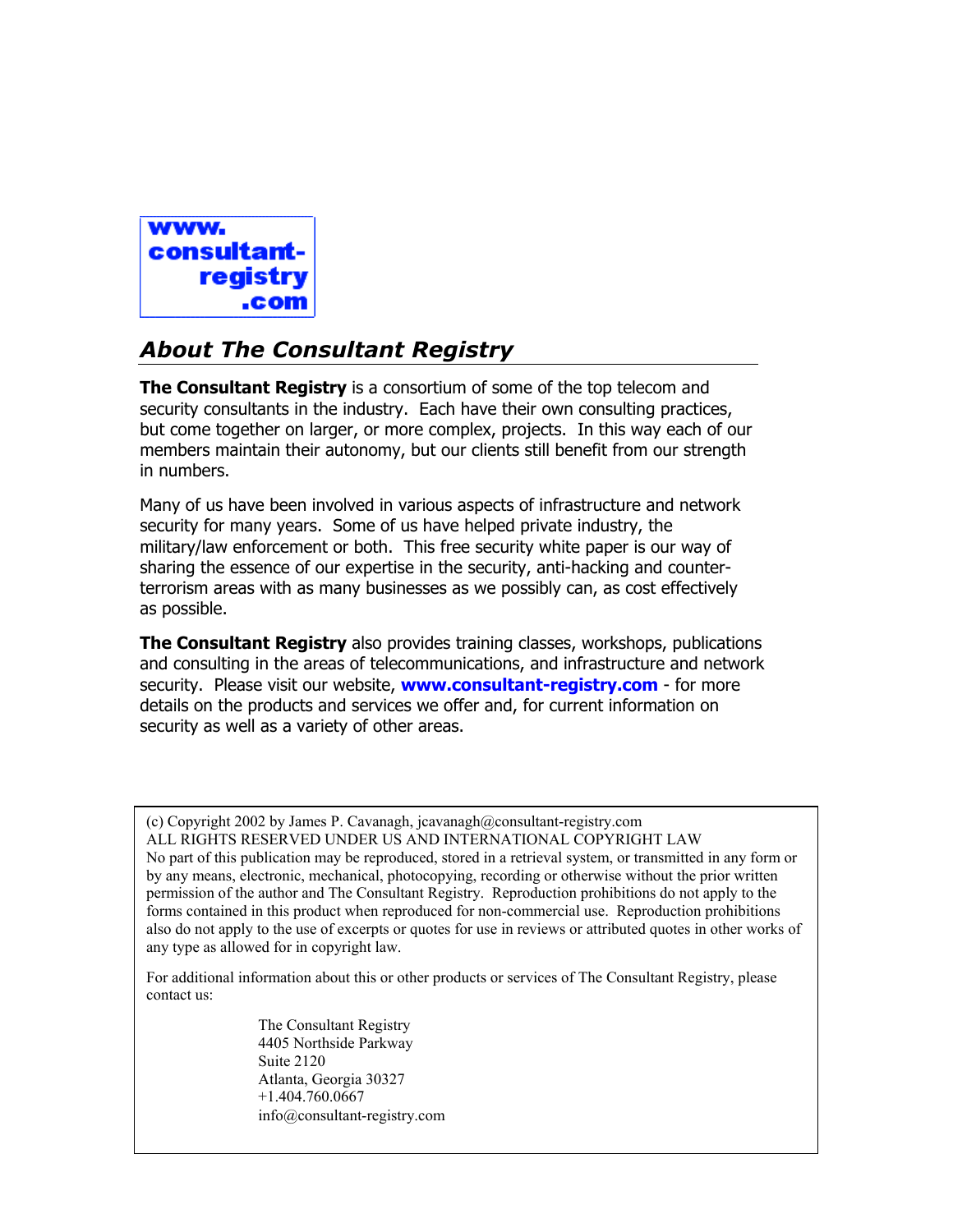# **Table of Contents**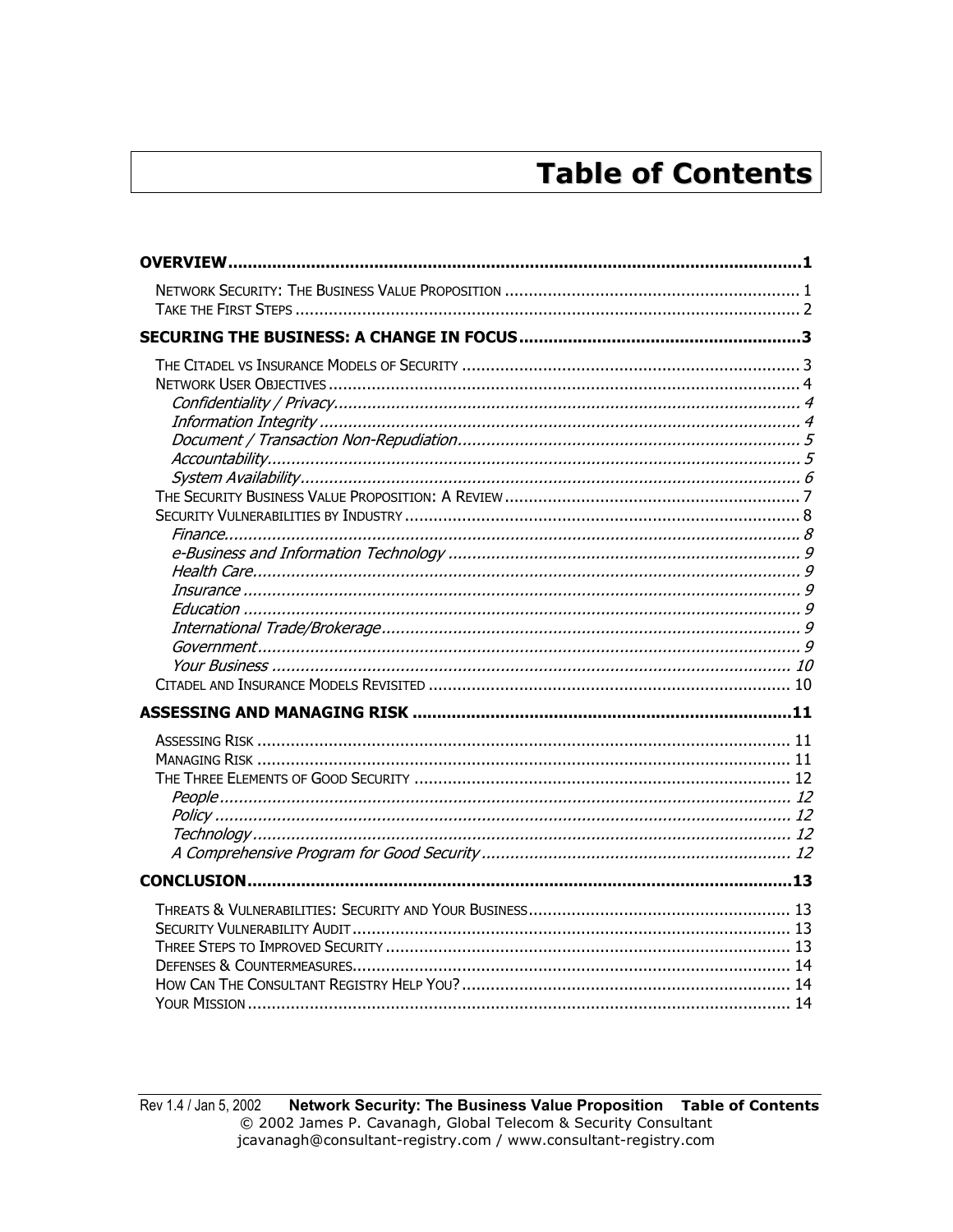**Table of Contents Network Security: The Business Value Proposition Frev 1.4 / Jan 5, 2002** © 2002 James P. Cavanagh, Global Telecom & Security Consultant jcavanagh@consultant-registry.com / www.consultant-registry.com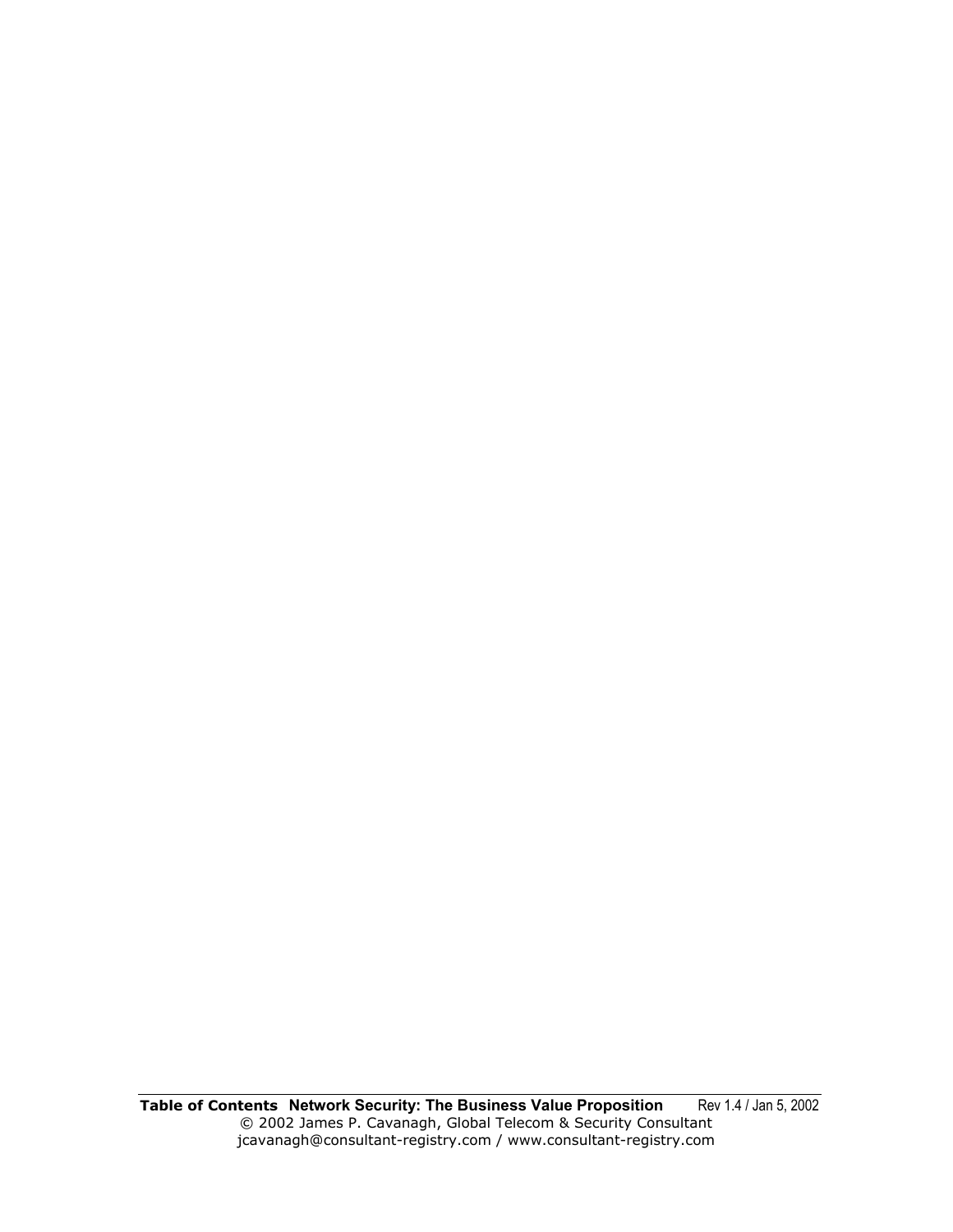# <span id="page-4-0"></span>**Overview**

# <span id="page-4-1"></span>**Network Security: The Business Value Proposition**

*Network interconnections that bring the benefits and convenience of Internet email, the World Wide Web and ecommerce are also fraught with risk.*

*Network security has long been part of a separate cyber-world that did not overlap the world of business.*

*Cyber-security has become increasingly important to business.*

 $\overline{a}$ 

The interconnection of a variety of organizations with their clients and suppliers on a local, regional, nationwide and global scale has never been more critical than it is today. A certain amount of risk goes with the convenience of remote access, the opportunities of new global markets and the cost reductions associated with networks based upon the protocols and concepts of the Internet. . No longer is it necessary for a spy to steam open your paper mail, an intruder to enter your physical premises or a saboteur to do damage to your brick and mortar property. Electronic intruders can do all that and more, remotely, using the same tools that bring cost savings, opportunities and convenience to the business world.

For as long as most people can remember network security, anti-hacking, cyber-snooping, anti-cyber terrorism and similar disciplines have been the quasi-fictional realm of the "white hat hackers", "black hat hackers", CIA, FBI, KGB, RCMP, MI5 and similar organizations. If the topic was discussed in the boardroom or management meetings, it was likely to comment on a news story or gossip about a leaked security event reported in the news, rather than address current issues within the organization. All that is changing.

Only recently has management needed to begin to deal directly with the issues associated with network security $^{1}$  $^{1}$  $^{1}$ :

- **IMPACT FROM HACKING 'EXPLOITS' affecting company** operations, stock price or brand value.
- **Additional budgets for security equipment, software** training and employee awareness programs.
- Electronic espionage, intelligence gathering and sabotage.
- Additional cost for 'business continuation', 'system availability' and similar insurance policies.
- Public Relations contingency plans in the case of publication of a security 'event'.
- **EXECUTE:** Liabilities from company computers and servers being used as launching pads for computer vandalism and terrorism.
- And many, many more issues, depending upon the business or industry.

In many cases management lacks the experience and expertise to deal with the myriad security issues facing their organization.

Rev 1.4 / Jan 5, 2002 **Network Security: The Business Value Proposition Page 1** © 2002 James P. Cavanagh, Global Telecom & Security Consultant jcavanagh@consultant-registry.com / www.consultant-registry.com

<span id="page-4-2"></span><sup>1</sup> These issues are described more fully in the free white paper: *Threats & Vulnerabilities: Security and Your Business* by James P. Cavanagh, available from **The Consultant Registry** at http://www.consultant-registry.com.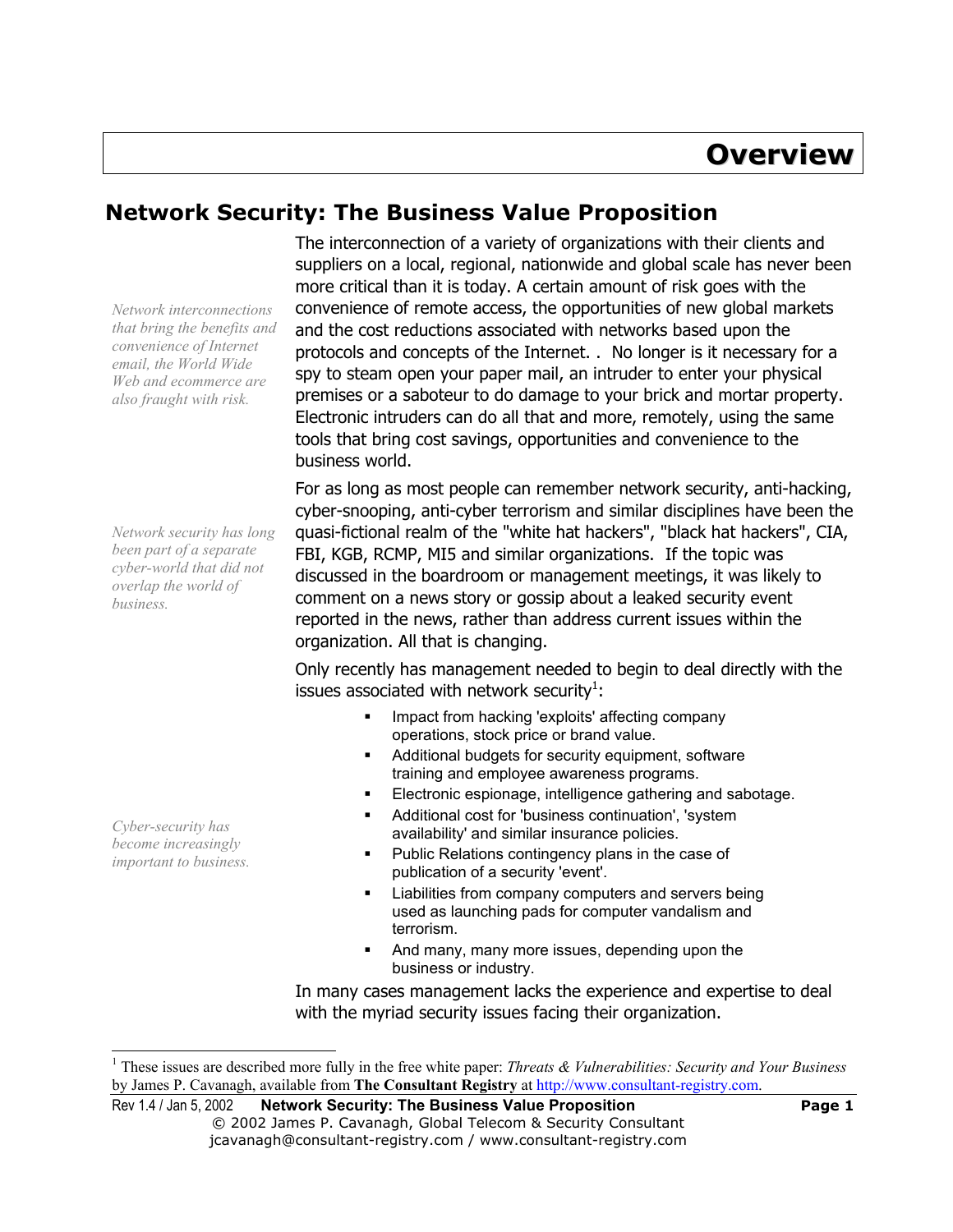*Urgency and potential damage only make the security task more daunting for management.*

*Security is an integral part of the overall operation of an organization, just like payroll or purchasing.* 

*Our intent is to kick-start the process of organizational security awareness and planning.*

*We will illuminate the business value proposition of security.*

<span id="page-5-0"></span>**Take the First Steps**

*Vulnerability assessment is the first step on creating a comprehensive and effective organizational security program.*

Compounding the problem is the potentially devastating impact a single security breach can have, coupled with the urgency of dealing with security on an organization-wide basis. This is a daunting task for any manager.

All of this having been said, the fact that often goes unnoticed is that security is a regular part of business. Security policy must undergo the same scrutiny and rigorous testing as payroll, accounting, personnel, sales and marketing, and any other crucial business process. Does this mean security has a business justification? Yes. Can well-known business processes such as Return-On-Investment (ROI) be applied to security? Yes. Can security be planned? Yes, to an extent.

In these few pages we are not, of course, able to provide a full range of information on all of these topics, nor is that our intent. Our intent is to help you begin planning, stimulate discussion and debate to kick-start the process of organizational security planning.

The object of this white paper to shed light on security in the setting of modern business, and help organizations to begin to recognize the value proposition inherent in a good security program.

The topics covered in this White Paper areonly the first steps. Once an organization understands the role that good network security plays in the overall operation of their business they will better be able to evaluate different approaches, for their own security. A clear understanding of these key points, and devoting time to consider the possible impact on your business, will better prepare you to mount an intelligent, costeffective, of defenses and counter-measures,. You will understand bottom line as well as the strategic and tactical impact of security.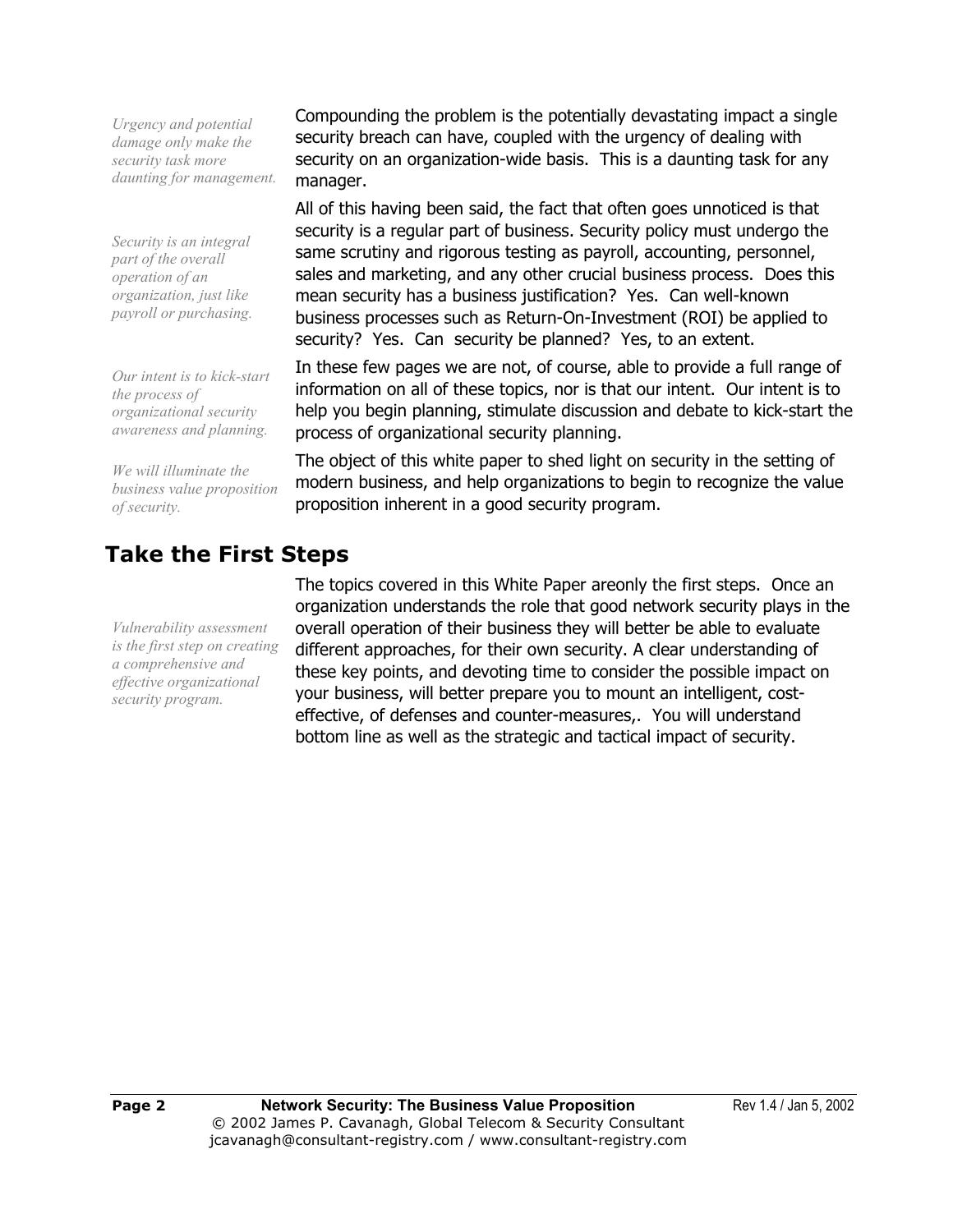# <span id="page-6-0"></span>**Securing the Business: A Change in Focus**

*The stakes are high and getting higher organizations have no choice but to be prepared for an attack.*

The changes in the nature of threats and damage, and the publicity often accompanying hacker 'exploits', network-assisted terrorism or cybercrime activity, have changed the security stakes considerably. Offensive and defensive tactics employed by organizations have changed in response. In this section we will begin by discussing the shifting security models, network user's security objectives, variations by industry, and then discuss assessing and managing risks.

## <span id="page-6-1"></span>**The Citadel vs Insurance Models of Security**

As the network security job moves from a part-time job for someone in IT to a full-time focus for management, the security models are also changing. The classic 'citadel' model was to simply keep the 'bad guys' out and let the 'good guys' in. The Citadel Model states if we fortify our castles properly, making them strong and sturdy, outsiders will not be able to penetrate our thick walls and reach the treasures hidden inside. Security was really never this simple and, therefore, the newer model that is emerging is the 'insurance' model of security. It states that security is more a risk analysis exercise than a clear-cut 'good guy/bad guy' scenario. The Insurance Model states that business is not about absolutes, but rather is about managed risk. This model tells us if we insure our businesses against network security problems, much as we would against fire, floods or work stoppage that we are managing the risks in a businesslike manner and that we will be compensated for unforeseeable damage.

The citadel model is fairly binary - the person desiring access is either 'us' or 'them'. There is no gray area, and therefore anyone presenting themselves at the gate may be easily judged. That isif they actually present themselves for inspection at the front gate. That, of course, is exactly what the wily hacker or experienced cyber-criminal works so strenuously to avoid. The insurance model, however, involves budgetary trade-offs and works with the probability of specific problems vs. the cost of protection. The insurance model requires input from security subject matter experts, but is in fact more the expertise of the actuary, and becomes increasingly so as insurance companies gather more and more summary data and statistics about security breaches and hacker exploits. In many cases the "insurance" model of security concludes with an organization purchasing a policy against the risks they assess to be the most likely to occur.

*The classic 'citadel' model of security says 'keep the bad guys out and the good guys in'. The newer 'insurance' model says that business security is largely a risk assessment exercise.*

*The citadel model is fairly straightforward while the nuances of the insurance model can be far more subtle.*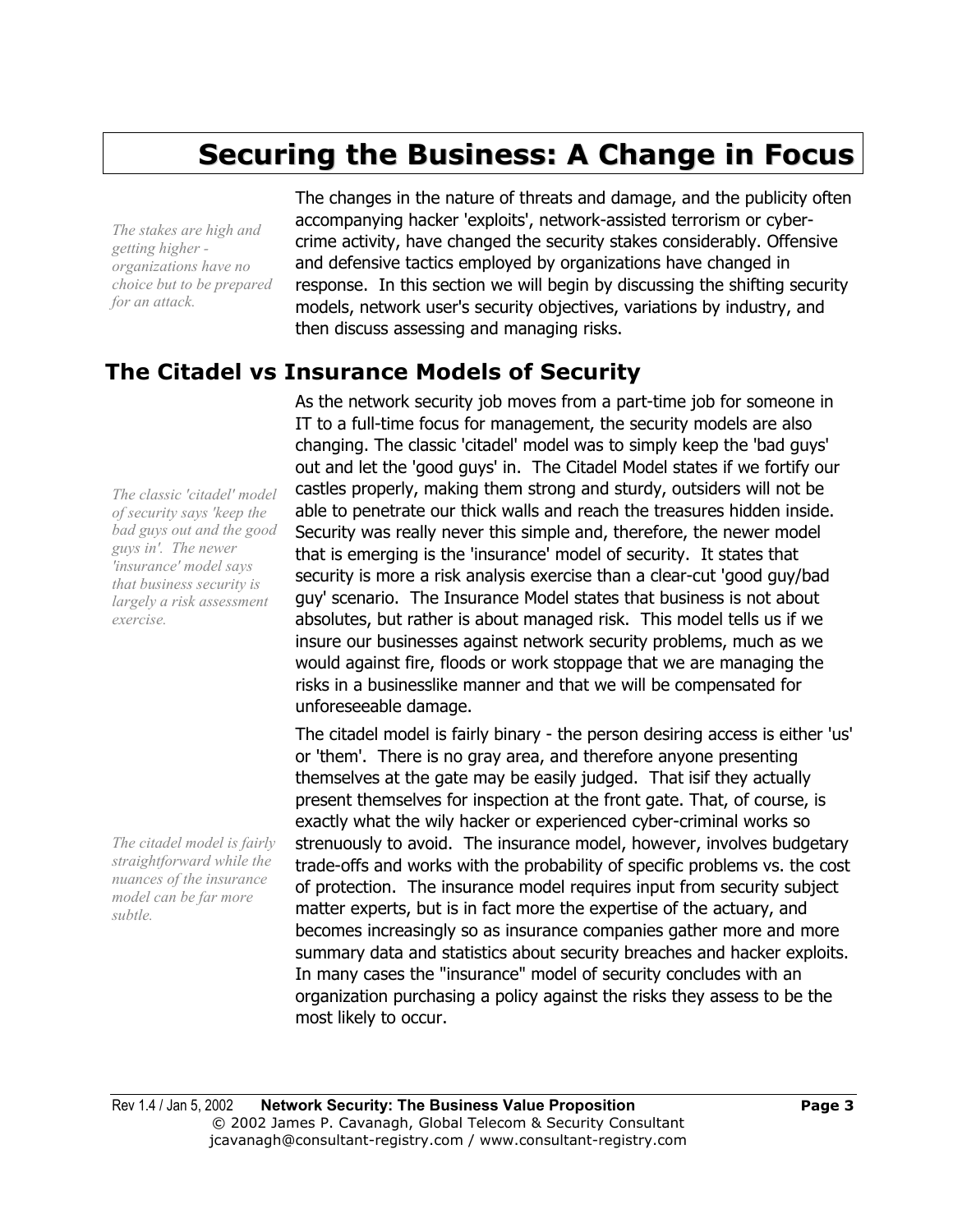*Neither the citadel model nor the insurance model applies completely for any organization. A balance must be struck between the two.*

While both models have merit it is easy to see that neither model completely applies to any given situation. What we must find is a proper balance between the two approaches. In the Citadel Model some of those "outsiders" to which we referred are actually clients, employees, suppliers and other valid users. In the Insurance Model we can replace buildings and desks, but it would be very difficult to insure ourselves against the loss of the most important parts of our business, such as our brand, reputation, stock value and client trust. For any given organization, however, such as a government agency, large financial services firm, e-business giant, health care firm, telecommunications company, small law firm, local pharmacy for example, there exists a reasonable balance between the two models. The value of convenience, simplicity and reasonable costs relative to risk must also be figured into the overall network security equation.

## <span id="page-7-0"></span>**Network User Objectives**

*Generally most users' expectations are similar.*

*The organization who owns information would like to maintain control of the information's distribution and modification.* 

*The first business value of network security:*

*Information integrity controls modification of information.*

We will now look at the network user's objectives for network security and their general impact on any type of organization, followed by a closer look at vulnerabilities and risks for several major industries.

### <span id="page-7-1"></span>**Confidentiality / Privacy**

One of the first applications of information security in general, and network security, is to keep information confidential and assure privacy. Since before the time of the pyramids humans have used secret codes to protect information and assure that everything from religious rites and incantations to pottery glazing formulas remained the knowledge of a select group. One key aspect of the need for confidentiality and privacy is that some sort of damage or loss would occur as a result of the disclosure of the protected information. We see this same phenomenon today when information is disclosed, often out of context, impacting decisions such as buying or selling stocks or choosing the services of a specific company.

 The first business value of network security is to keep confidential information confidential and within the control of the owning organization.

### <span id="page-7-2"></span>**Information Integrity**

As important as confidentiality and privacy of information are, those attributes of information are often confused with another of equal importance, information integrity. Confidentiality and privacy assure that information is not improperly disclosed. Information integrity assures that regardless of the final disposition, the information has not been altered in an unauthorized way since its origin. Information integrity ideally also includes an audit log showing the origin of information and what changes have been applied, when and by whom.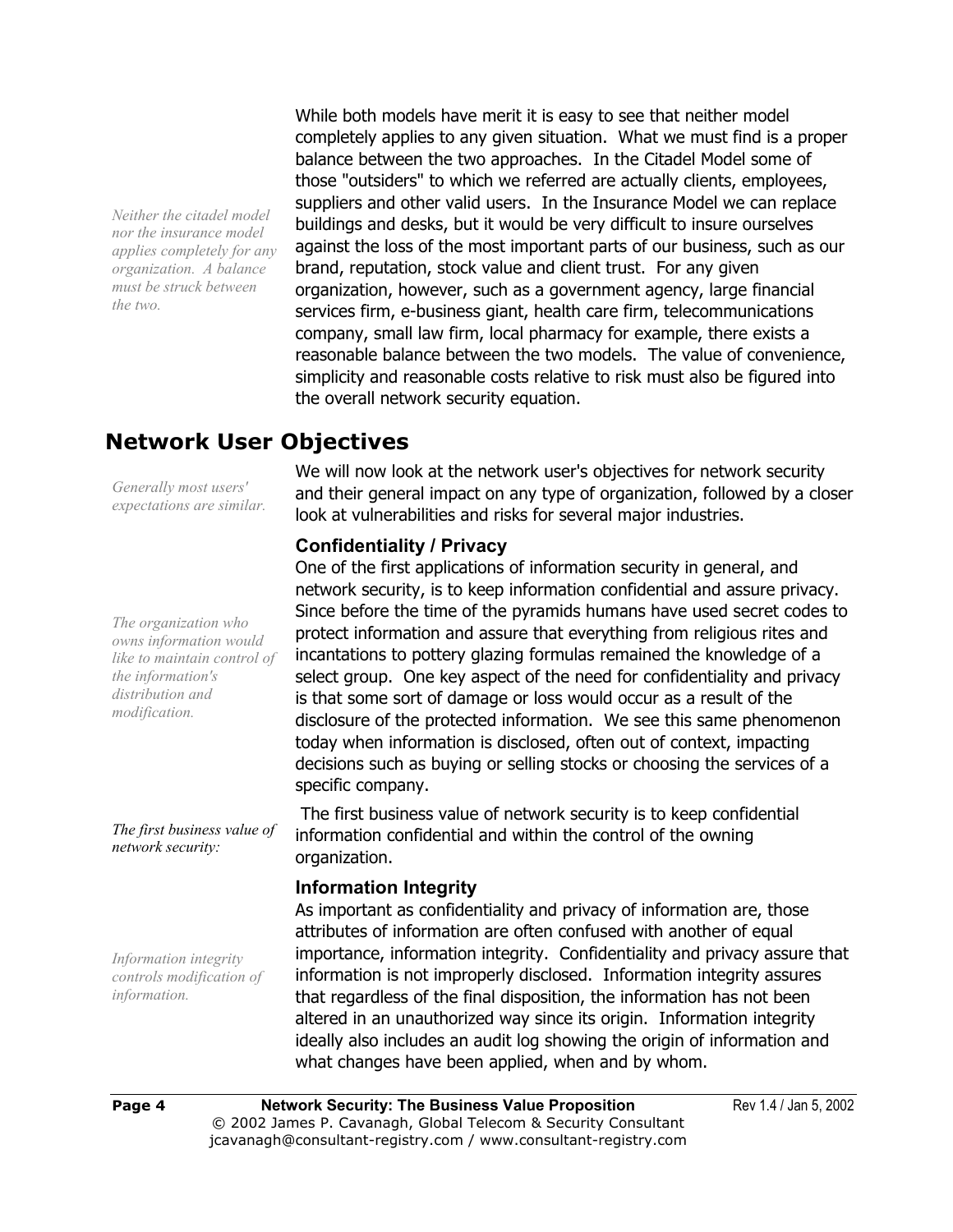*Information integrity is often assumed, but is not necessarily an inherent trait of information.*

*.The second business value of network security:*

*Non-repudiation means the parties to a transaction can not later disavow their participation.*

*Non-repudiation, and the trust system which underlies it, are the basis of all electronic commerce.*

*The third business value of network security:*

*Accountability for information ties the document to its source and anyone who may have modified it from its original form.*

Imagine the problems that could occur if key transactions relied on financial information to make important decisions but the source information had been tampered with, or if historical records were falsified and became the basis for important legal decisions. Consider changes made by hackers to a pharmaceutical database resulting in death or serious health problems. The ramifications of information integrity are extreme, and the resulting liabilities and damages are only hinted at here. The difference between confidentiality/privacy and information integrity is subtle , but important.

The second business value of security is to assure the integrity of data so that it may be relied upon as the basis of decisions and transactions.

### <span id="page-8-0"></span>**Document / Transaction Non-Repudiation**

Another key objective of network security is to assure that the origin of a document may be realistically established such that the document's creator or a signatory to the document may not deny their part in its origination. This objective, called document non-repudiation, is as important in the electronic world as it is in the paper world for all manner of documents from purchase orders to house plans to electronic invoices to contracts of all types.

The document non-repudiation aspect of network security is the technical basis of all electronic signature legislation and ecommerce. Though a ripe area for hacking, network-based document non-repudiation schemes generally have the same parameters and assurances as physical signatures. Electronic signatures for instance may be forged, and this is a valid defense if it can be proven. In General however, network transactions of all sizes are routinely carried out, in a variety of world occurrences each day as a result of document/transaction nonrepudiation.

The third business value of network security is to assure that all parties involved in an electronic transaction may be realistically proven to have participated even though they may be physically distant from each other during the transaction.

#### <span id="page-8-1"></span>**Accountability**

Various documents, records, files, emails, magazine articles, scientific papers, research results, statistics and many other pieces of information collectively create our body of knowledge on a certain topic and subsequently affect the actions we will take. In addition to the content of the raw information, humans attribute other values to information, such as the degree to which the information can be trusted and its likely biases. These further attributes are often assigned based upon the source of the information and form a very critical third dimension to the data. These additional elements of the information dramatically effect the perception of usability and reliability of the base information.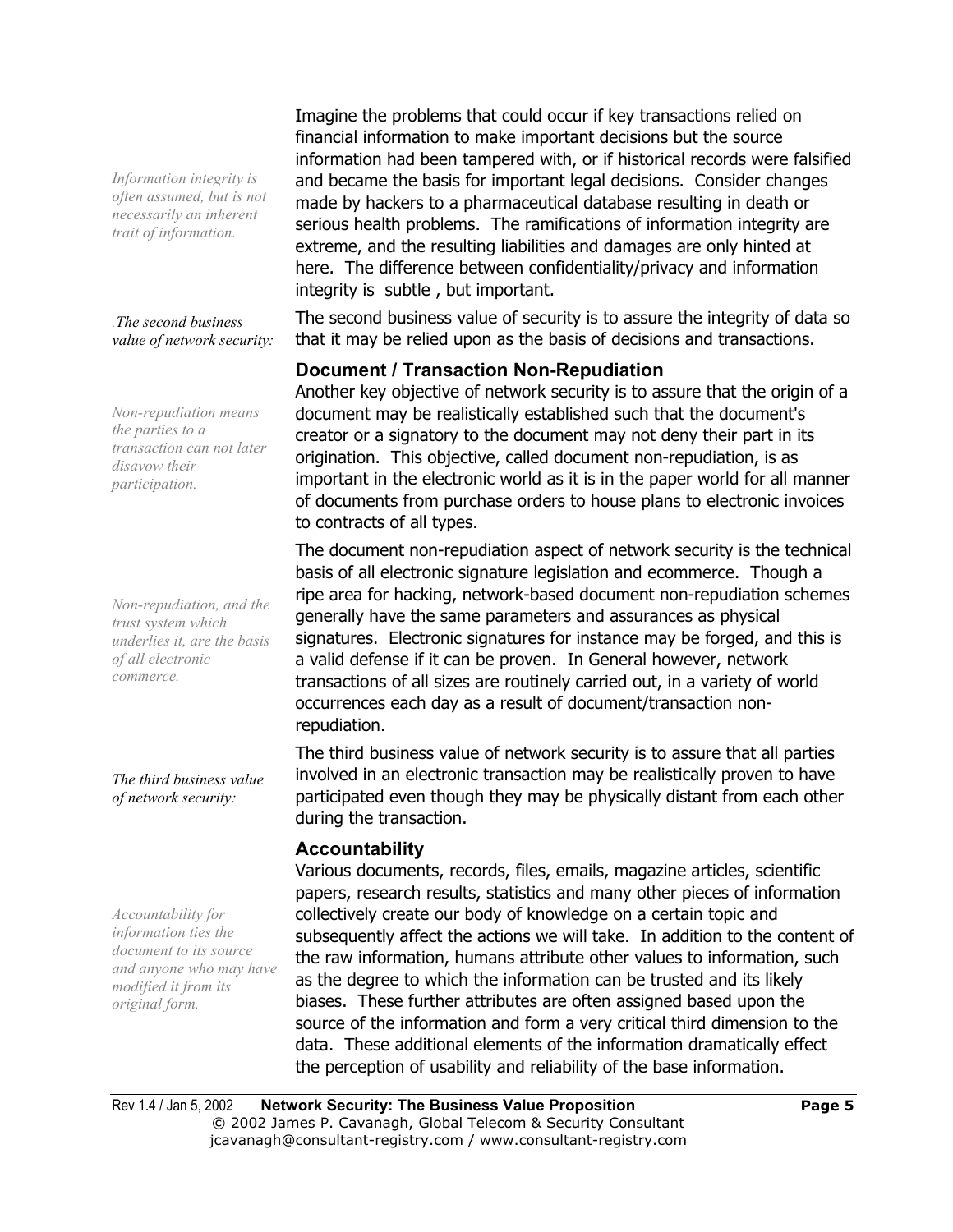*When the source and/or parties who modified, or could have modified information are known the information may be seen in a different light.*

*The fourth business value of network security:*

*System availability is at the heart of most security programs, regardless of industry.*

*Disruption of system availability is surprisingly easy to do with little technical skill.*

*System availability may appear to be obvious, but there are many subtleties that need to be appreciated.*

This is when accountability comes into play. For example, in a very broad sense, we might trust an item from **The Wall Street Journal** to a much greater degree than something overheard on the street. In a very narrow business sense we might trust a detail in a personnel record, such as a salary figure, far more if we knew it had been entered by the Human Resources department at 14:32:04 on 29-August-2001, rather than by the employee themselves. Accountability is the capability to establish the source of information and by whom, when and what other actions had been taken on that information since its creation. Accountability allows us to examine the raw information regarding the creation, handling and evolution of information and, thereby, to make our own decisions as to its suitability.

The fourth business value of network security is to provide an element of accountability to information so that the suitability of information for certain uses may be established.

#### <span id="page-9-0"></span>**System Availability**

Virtually all organizations, from lumbering operations to agricultural concerns to online financial services, rely to some extent on access to network-based computing and information resources. Even though the highest profile issues are with systems such as air traffic control, stock markets and the military, every organization experiences some loss as a result of systems not being available when needed. System availability, therefore, is another key objective of network security.

Sadly, system availability is one of the simplest areas to attack and is often the target of 'script kiddies' who lack the technical abilities to shutdown or deny access to systems, but who can use 'canned' routines created by others. The question has been raised more than once about the suitability of a technology that can be compromised by teenagers sitting at home trying to impress friends. System availability is the object and denial of service attacks are the frequent exploit, or approach, to disrupting system availability.

While the impact of lack of system availability appears obvious, there are many subtleties that must be considered. The insurance approach would insure against availability problems by multiplying the hourly rate of the employees by the number of hours of a likely outage, by the number of hours per year, and insuring for that amount. Many would say this would not account for lost revenues.. Multiply the average revenue per hour by the average number of hours per year of outage. Add the second figure to the first, and insure for that amount. This hardly compensates for loss of reputation, client impressions of lack of reliability or the strengthening of competitors' position when the business intended for their site goes to the competition. All of these possible damages and penalties are avoided or reduced by the system availability aspect of network security.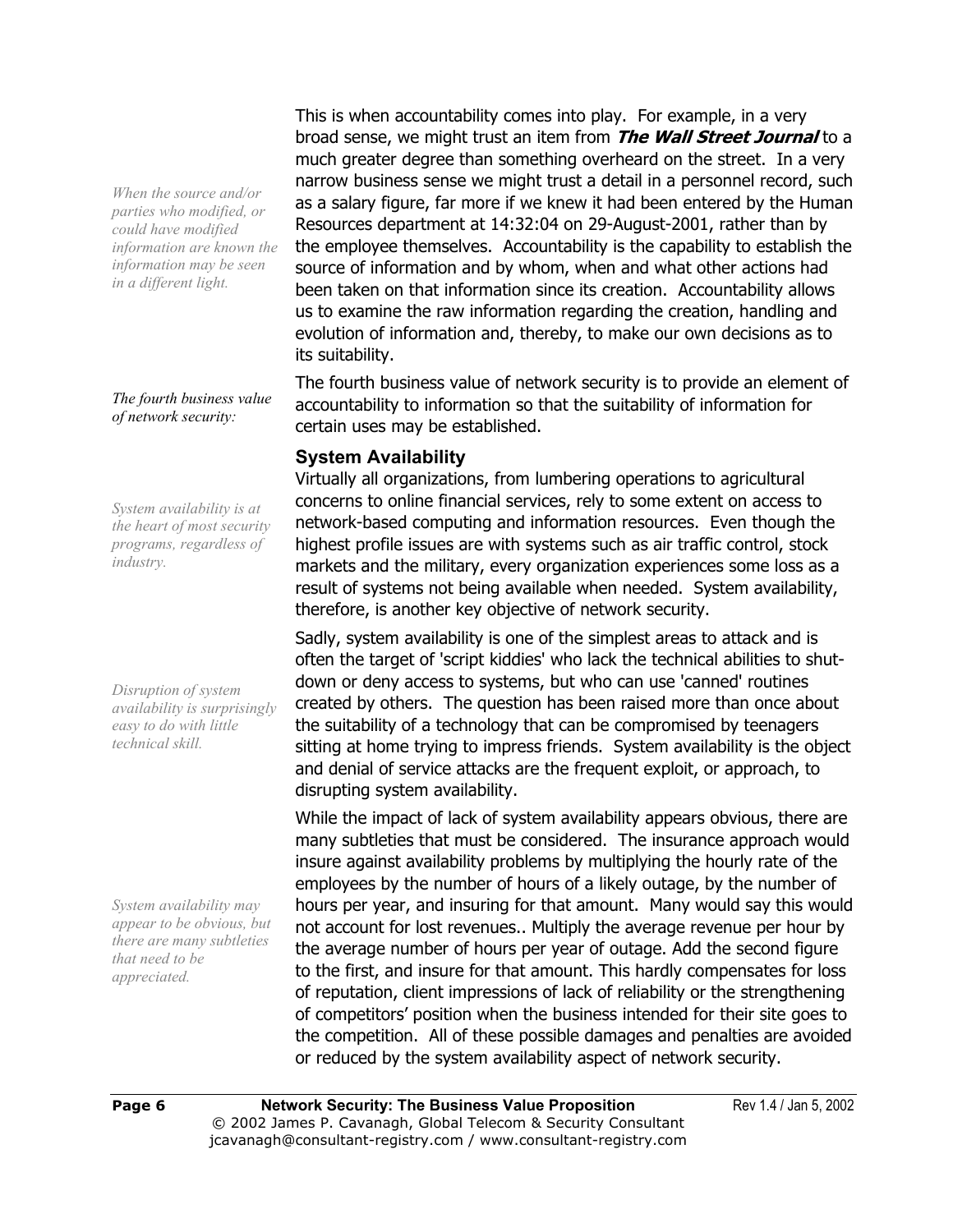#### *The fifth business value of network security:*

*Network security programs and systems based upon prevention are the best, but rarely get the organizational visibility they deserve because they don't have the same strong emotional impact of sirens going off and dogs barking.*

The fifth and final key business value of network security is to assure that network resources, such as file servers, web pages, email services and similar items are available when needed by employees, prospects or customers.

One of the biggest problems facing network security professionals is that network security is one of those odd services where the real objective is for the system to remain diligent and on standby, but not actually be called to action. Think about the shrill sound of a fire siren piercing the night. Only then are we really aware that the system is working and we are seeing a return on our investment. However, we understand, intellectually, but not emotionally, that the better fire system is one of prevention. We should reward our firefighters for prevention campaigns, inspections and awareness programs that reduce fires. The fact is only when we hear the siren are we emotionally satisfied. We must assure that reasonable measurements are built into our network security systems. It must be part of the program and part of the compensation.

### <span id="page-10-0"></span>**The Security Business Value Proposition: A Review**

|             | <b>Description</b>                                                           |  |  |  |  |  |  |
|-------------|------------------------------------------------------------------------------|--|--|--|--|--|--|
| 1           | <b>Confidentiality / Privacy</b>                                             |  |  |  |  |  |  |
|             | To keep confidential information confidential and private, and within the    |  |  |  |  |  |  |
|             | control of the owning organization.                                          |  |  |  |  |  |  |
| $\mathbf 2$ | <b>Information Integrity</b>                                                 |  |  |  |  |  |  |
|             | To assure the integrity of information so that it may be relied upon as the  |  |  |  |  |  |  |
|             | basis of decisions and transactions.                                         |  |  |  |  |  |  |
| 3           | <b>Document / Transaction Non-Repudiation</b>                                |  |  |  |  |  |  |
|             | To assure that all parties to an electronic transaction may be realistically |  |  |  |  |  |  |
|             | proven to have been a part of the transaction even though the parties        |  |  |  |  |  |  |
|             | may be physically distant from each other during the transaction.            |  |  |  |  |  |  |
| 4           | <b>Accountability</b>                                                        |  |  |  |  |  |  |
|             | To provide an element of accountability to information so that the           |  |  |  |  |  |  |
|             | suitability of information for certain uses may be established.              |  |  |  |  |  |  |
| 5           | <b>System Availability</b>                                                   |  |  |  |  |  |  |
|             | To assure that network resources, such as file servers, web pages, email     |  |  |  |  |  |  |
|             | services and similar items are available when needed by employees,           |  |  |  |  |  |  |
|             | prospects or customers.                                                      |  |  |  |  |  |  |

#### **Table 1 Security Value to Business**

*Each industry sees varying degrees of value in each of the security aspects.*

Now that the business value of network security has been clearly identified we will further investigate the relative value, and changes in value of each of the above items by industry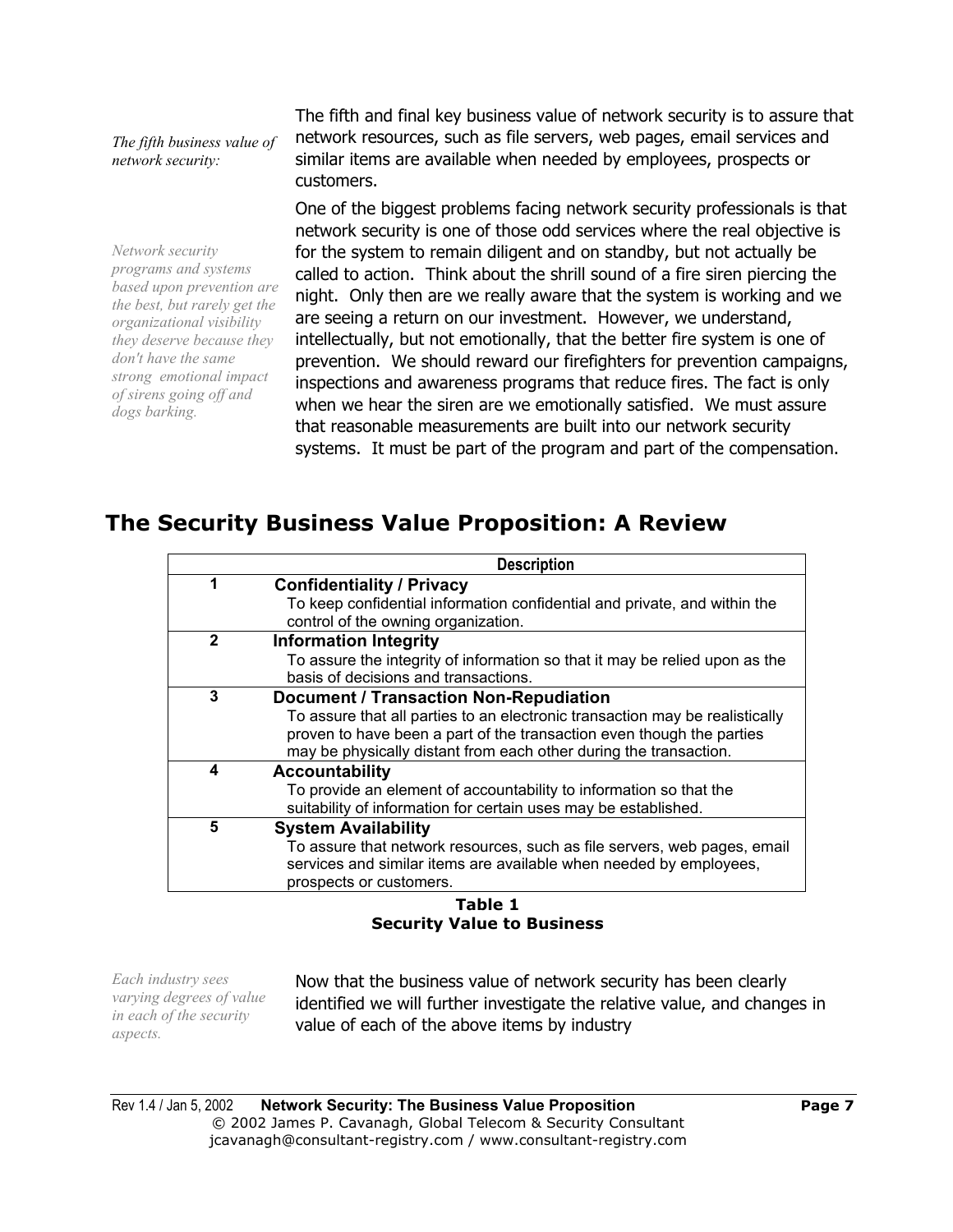## <span id="page-11-0"></span>**Security Vulnerabilities by Industry**

*It is impossible to generalize, but this table represents a fair cross section of security value.* While it is impossible to pinpoint the vulnerabilities of an organization precisely, there are some generalizations that can be made to assist the executive or manager to begin to understand the scope of possible vulnerabilities, and allow them to begin to ask the proper questions to seek the right solutions. Security vulnerability generalizations are summarized in the following table and discussed further in the next section. Industries represented here by no means form a comprehensive list, but are representative cross-section.

| <b>Industry</b>                                  | <b>Confidentiality/</b><br><b>Privacy</b> | <b>Information</b><br><b>Integrity</b> | <b>Document</b><br><b>Non-Repudiation</b> | <b>Accountability</b> | <b>System</b><br><b>Availability</b> |
|--------------------------------------------------|-------------------------------------------|----------------------------------------|-------------------------------------------|-----------------------|--------------------------------------|
| Finance                                          | <b>Adolesia</b>                           | *****                                  | *****                                     | *****                 | *****                                |
| Government*<br>*except military                  | *****                                     | *****                                  | *****                                     | *****                 | 大大大公                                 |
| e-Business &<br><b>Information</b><br>Technology | *****                                     | *****                                  | *****                                     | *****                 | *****                                |
| <b>Health Care</b>                               | *****                                     | *****                                  | *****                                     | *****                 | *****                                |
| Insurance                                        | <b>Adolesia</b>                           | <b>Adolphia</b>                        | <b>Adolphia</b>                           | *****                 | $\bigstar$ $\bigstar$ $\bigstar$     |
| Education*<br>*except administration             | $\bigstar$                                | *****                                  | *****                                     | *****                 | ******                               |
| <b>International</b><br>Trade/Broker             | *****                                     | *****                                  | *****                                     | *****                 | *****                                |
| Your<br><b>Business?</b>                         | 7                                         |                                        | 7                                         | 7                     |                                      |

#### **Table 2 Security Vulnerabilities by Industry**

*These values may not be universally accepted, but are, at the very least, a starting point for discussion.*

The network security issues shown in the table about have been previously discussed in a general framework. We will now discuss them as they relate to the specific industries listed above and to specific security values to business. Individuals in each industry may disagree with our specific assessments, but at the very least, this table forms a starting point for meaningful dialogue about the issues.

#### <span id="page-11-1"></span>**Finance**

Finance has been given five stars across all categories. The basis of finance is trust in all information and transactions, confidentiality, and the ability to perform any transaction at any time. The potential loss to a company in the financial industry can cost justify, and in fact mandates, the highest possible level of network and systems security. Loss of reputation can be fatal for a financial services company whose reputation/name is really the only factor distinguishing them from competing organizations in their industry capable of handling the same transactions.

*Finance has very stringent security requirements. Security is high because this is 'where the money is'.*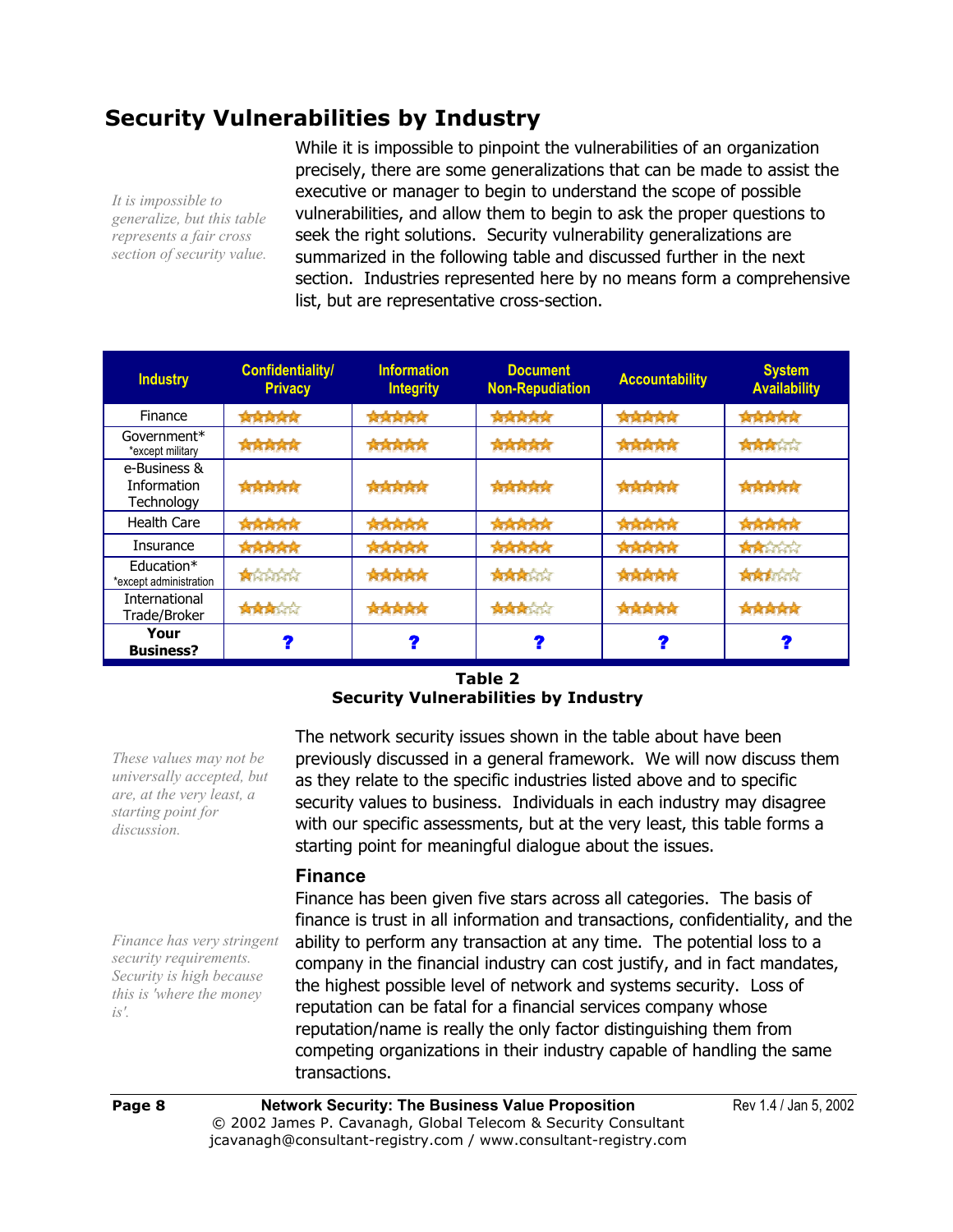*eBusiness and IT also have stringent requirements: they provide the platform for financial transactions.*

*HealthCare's security issues deal with tampering and timeliness of information.*

*Accuracy and nonrepudiation are critical in the Insurance Industry.*

*Unauthorized access to educational information is not an issue, but tampering and vandalism are important.*

*The trade/broker networks exist based upon trust and long-standing relationships*

*Information integrity requirements are high in government security.*

### <span id="page-12-0"></span>**e-Business and Information Technology**

The e-business and Information Technology (IT) areas must live up to the same rigorous standards as the finance industry because e-business and IT often provide the delivery platforms for the financial industry and have similarly high risk profiles.

### <span id="page-12-1"></span>**Health Care**

Information provided within the health care industry must be of provable quality and must not be disclosed or tampered with. Health care information delivery must not only be accurate, but timely as well because often a life hangs in the balance. In health care there may be needless suffering and death followed by severe financial losses. Health care networks are held to the highest possible standards of quality.

### <span id="page-12-2"></span>**Insurance**

The insurance industry has the same need for accuracy and nonrepudiation of the billions of dollars worth of claims filed annually as any other financial transaction. Even though outages may be inconvenient, the insurance industry is dealing with historic events. Availability issuesare critical when it comes to client and care provider network access. In this case the availability requirements are as high as any other industry where the reputation of the insurer rides on customer perceptions of quality. Comparisons to competitors' quality are also important in this case.

### <span id="page-12-3"></span>**Education**

With the exception of the administrative area educational networking and computing runs much more like a library. The accuracy and origin of information is of the greatest importance, but protecting it from unauthorized access is not as important, as the key is to have the information shared by many students with various needs.

### <span id="page-12-4"></span>**International Trade/Brokerage**

International trade and brokerage generally have fewer requirements for absolute secrecy than for speed and accuracy. Non-repudiation requirements are often less than in other areas, , because in many cases the parties to the transaction are known to each other and work on a system of trust which predates electronic systems.

### <span id="page-12-5"></span>**Government**

Like the financial industry, government has a need to provide consistent information of the highest possible integrity. However, with the exception of the military, most aspects of the government do not have the fast response nor uptime requirements of the financial industry. In many cases attacks which make government systems temporarily unavailable or slow systems down rarely cause lasting problems as the systems under attack often have suitable manual back-ups.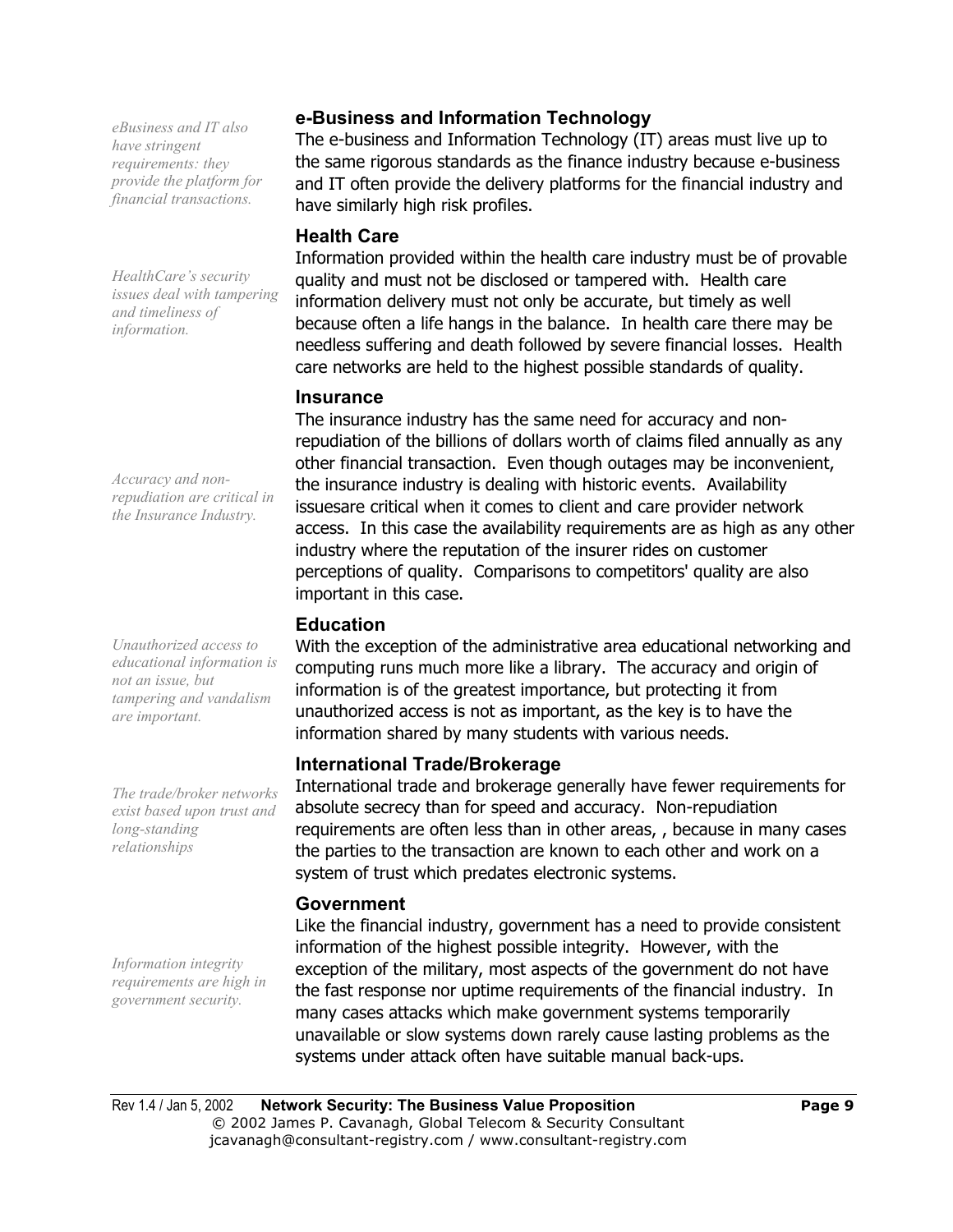#### <span id="page-13-0"></span>**Your Business**

*What are the requirements for your specific business?*

With the foregoing discussion in mind, it might be a good time to take a few moments out and consider the specific needs of your organization.

### <span id="page-13-1"></span>**Citadel and Insurance Models Revisited**

*Let's revisit the two prior security models and add some details.*

Let's revisit the Citadel and Insurance models of security discussed earlier and investigate how we might strike that proper balance between the two in light of our new knowledge of network security. For this purpose we will take a look at the following diagram, "Network Security Model Applicability".

There are several noteworthy aspects to this diagram. The first is that information integrity, accountability and document non-repudiation are clustered together as they all are associated with tracking objects, most commonly files, and their various interactions with other things, such as application programs and users, authorized or unauthorized. The next aspect is that system availability is the objective to which the Citadel model most applies, as it has to do with access control: we could almost picture the security checkpoints at our electronic castle. Confidentiality and Privacy are also better served by the Citadel Model in many cases because they most often have to do with documents or information that is stored, or is in transit between where it is stored and where it is needed.

The Insurance Model is more applicable to information integrity, accountability and document non-repudiation because the ability to control these aspects using technical tools is lower, and the issues of the impact are more in the human realm than the technical.



#### **Figure 1 Network Security Model Applicability**

*Where does your industry or organization fall on this continuum?*

Which model works best for your organization? There is no clear answer, but some reflection on your own needs as well as discussion with internal and external subject matter experts should begin to clarify where the initial emphasis can be placed, and how you can best focus the specific business benefits of network security.

**Page 10 Network Security: The Business Value Proposition** Rev 1.4 / Jan 5, 2002 © 2002 James P. Cavanagh, Global Telecom & Security Consultant jcavanagh@consultant-registry.com / www.consultant-registry.com

*Figure 1 clusters the 5 key elements on the security continuum from citadel to insurance model.*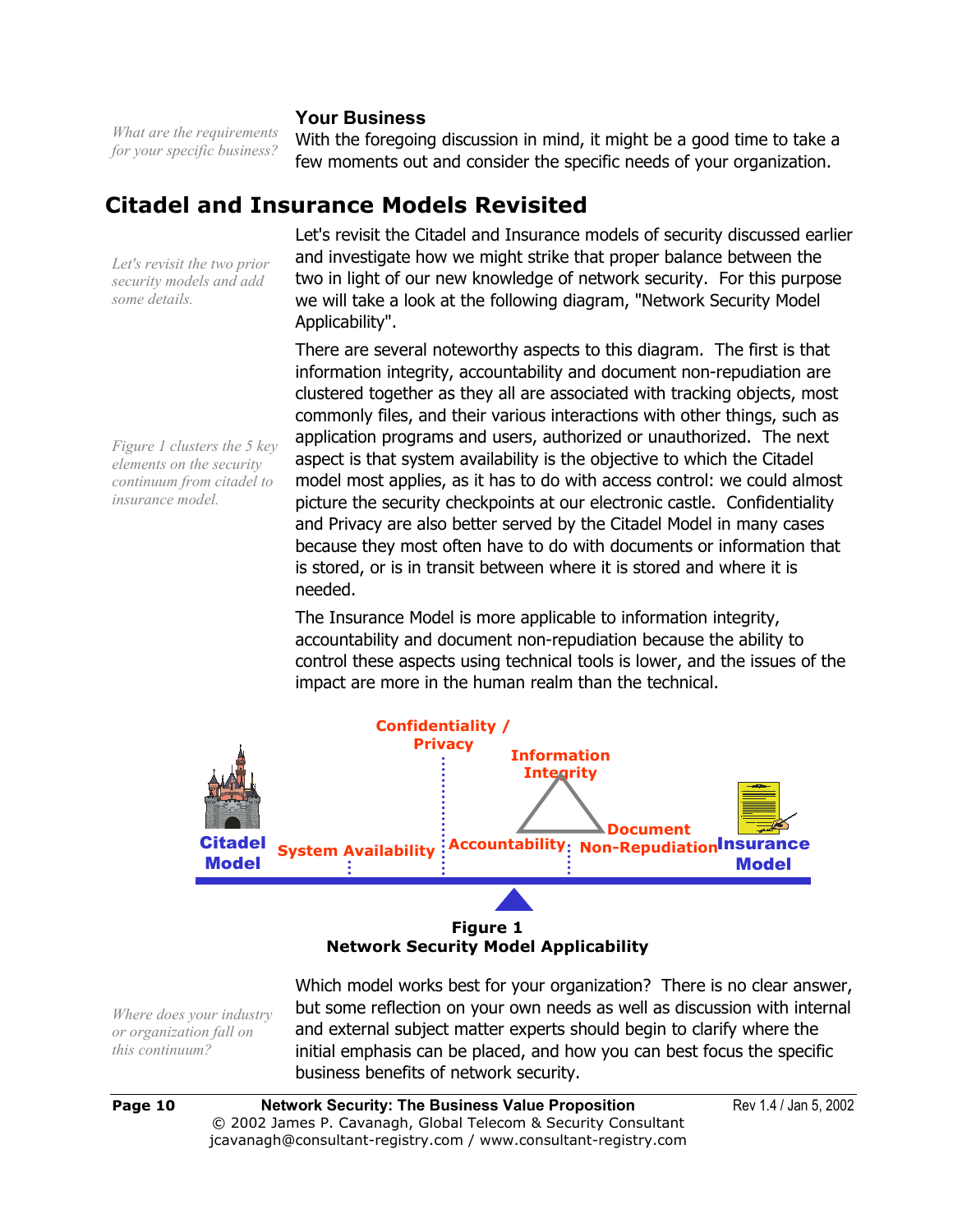# <span id="page-14-0"></span>**Assessing and Managing Risk**

*Business is, and always has been, about managing risk. Business security is another element in the risk categories.*

Once an organization's owners and managers have admitted that risk is an inevitable part of doing business, especially in a networked environment, they must realistically assess risk and manage it accordingly. **The Consultant Registry's** experience in network security consulting leads us to conclude that as important a point as this is risk is rarely assessed properly. In most cases risks are either grossly overexaggerated, leading a customer to over-emphasize and over-budget for security, or greatly under-estimated leading to big gaping holes in the customer's network security mechanisms.

## <span id="page-14-1"></span>**Assessing Risk**

*Each organization must assess their own risks before undertaking any activity.*

Risks must be assessed for each organization independently. Only the organization can get an idea of what risks exist and the possible impact to their operation as to their ability to perform the functions of their business. Each organization must execute its own internal assessment. A starting place might be to engage an outside organization to perform a security audit and provide an initial report card identifying areas of possible risk and perhaps facilitate the internal discussion. An organization should also gather information about security risks and vulnerabilities of similar businesses.

### <span id="page-14-2"></span>**Managing Risk**

*The three elements of good security take Policy, Technology and People*

*into account.*



**Figure 1 The Three Elements of Good Security**

Once the risks have been initially identified it is imperative to put definitive policies and procedures in place. To do so successfully responsible areas within the organization must assist in implementing an overall plan that addresses the three elements of good security: policy, technology and people. Policy drives the technology choices, technology implementation uniformly enforces policy and people are the final element that will either make or break a security system.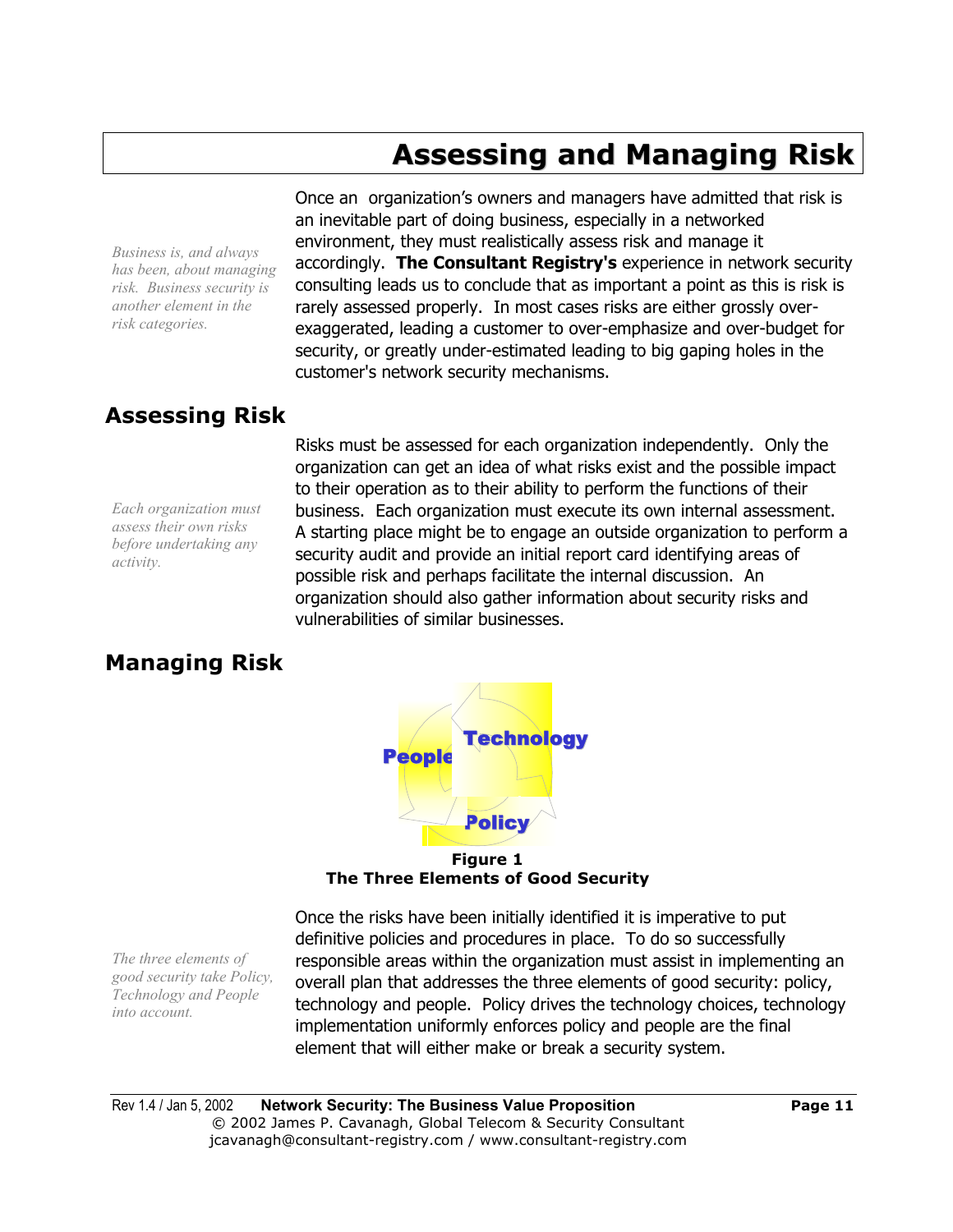## <span id="page-15-0"></span>**The Three Elements of Good Security**

### <span id="page-15-1"></span>**People**

*The first element of good security is people. People can make or break any security program.*

*The second element of good security is policy. Policy is an organizations set of security rules and guidelines.*

*Technology should be the vehicle for implementing the policy and monitoring the people.*

*A comprehensive program for good security will balance all three elements.*

president of corporate security, or even better, a Chief Security Office (CSO) would be a good place to start. This person would possess a keen knowledge of your organization and industry, a sharp analytical capability and eye for details. These are more important in such a position than a strong security background. The security skills and technical capabilities can be hired: what are most needed is vision and an insider view of your company.

From a people standpoint appointing a director or executive vice

### <span id="page-15-2"></span>**Policy**

A strong policy statement that makes clear the acceptable and unacceptable networking practices and their ramifications, as well as penalties, is also critical. As a part of this program an internal security awareness training program and signed statements by employees stating their understanding of security policy are key.

### <span id="page-15-3"></span>**Technology**

The technology piece, while important, is only one of the three elements, and is the easiest to acquire from outside sources. Even though technical security vulnerabilities are most often reported in the press, and far and away more interesting, it is actually people and policy issues which allow technology-based exploits to be successful. The malicious "I Love You" software did not run on its own, its success required people (in this case millions of people globally) to start it running. Hackers don't guess everyone's password; they often find it on scraps of paper in the trash. Formidable mathematical scrambling programs, known as encryption, don't lay down and die when hackers show up, but rather, the hackers exploit vulnerabilities in the underlying math or even steal the information from a person's computer before it is scrambled or after it is unscrambled.

### <span id="page-15-4"></span>**A Comprehensive Program for Good Security**

A comprehensive program taking all three elements into account must be customized and put in place. It must receive management scrutiny and support at the highest levels and be an ongoing effort. Good security is not a one-time event, but rather an continuous process requiring focus, discipline, budget, regular review and the overview of a talented and qualified outside organization with "in the trenches" experience and current network intelligence.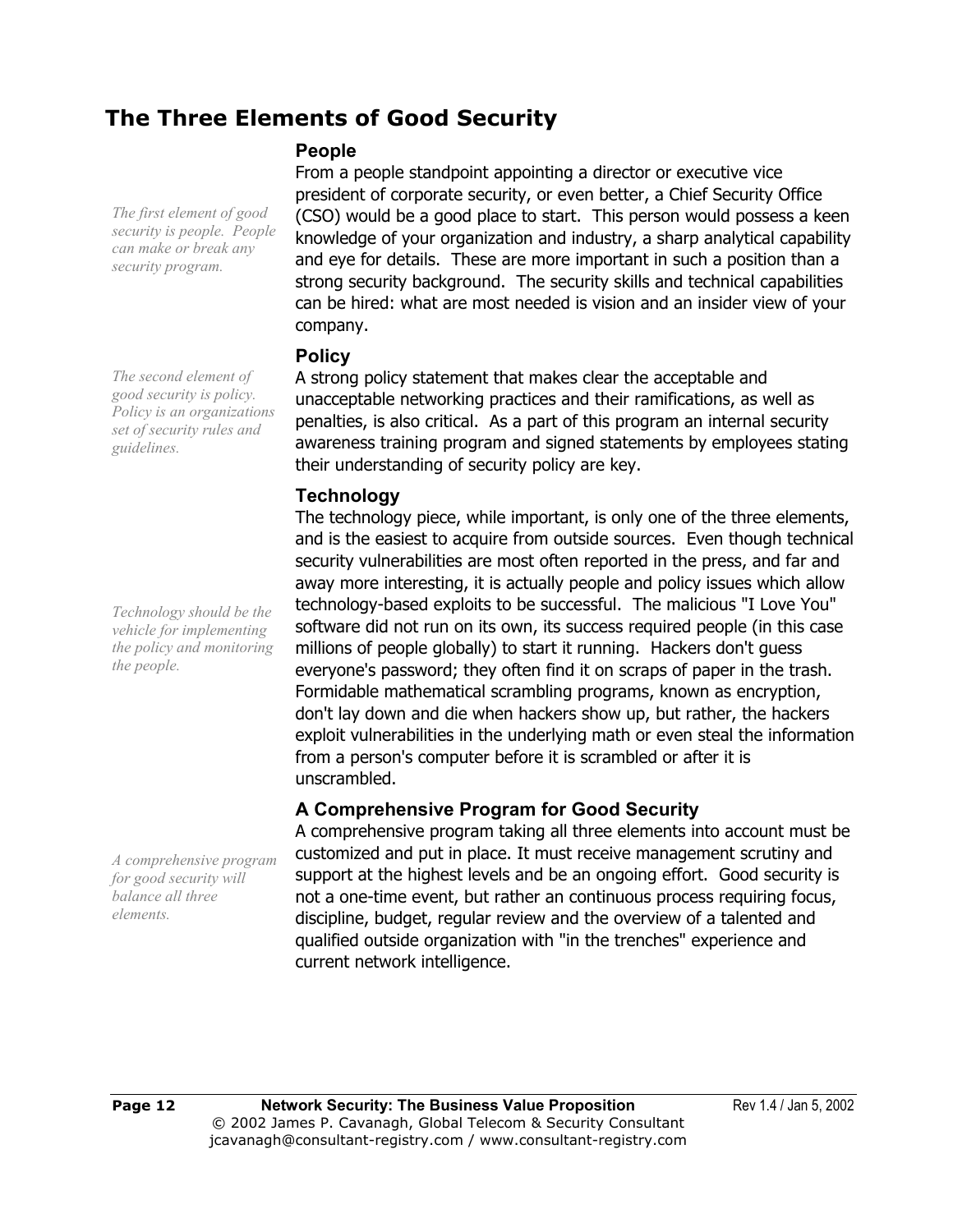# <span id="page-16-0"></span>**Conclusion**

*This is not the end, but rather it is just the beginning.*

*A clear understanding of*

*the Threats and Vulnerabilities any organization faces is the first step in developing a sound security program..* Security is not a project as much as a process. The information contained in this white paper represents only a single element of the process. The following sections briefly describe other free white papers in The Consultant Registry's Security White Paper series. You may request any of these white papers from our website at **www.consultant-registry.com**.

# <span id="page-16-1"></span>**Threats & Vulnerabilities: Security and Your Business**

Recent surveys have proven three facts:

- 1) Management is concerned about security.
- 2) Management does not clearly understand security threats, vulnerabilities, risks and liabilities.
- 3) Management does not know what to do first in dealing with security problems.

The **Threats and Vulnerabilities** White Paper addresses all three areas and is recommended for all levels of management.

# <span id="page-16-2"></span>**Security Vulnerability Audit**

*Those who triumph, Compute at their headquarters A great number of factors Prior to a challenge Sun Tzu Art of War.*

*There really are more than four steps, but this white paper covers the four major steps.*

The most effective team to determine your own vulnerabilities and then put a plan into place to close the vulnerabilities is ... your own team. This white paper includes the basic version of the **Infrastructure and Network Security Report Card**, a simple system for grading your own security vulnerabilities. This simple self-assessment tool is designed to provide a basis for further security planning.

The **Security Vulnerability Audit** white paper is recommended for operations management and personnel.

# <span id="page-16-3"></span>**Four Steps to Improved Security**

The four steps to improved security are prevention, detection, forensics and response. Prevention is obviously the superior strategy as it discourages any would-be attacker from applying their craft in the first place. If prevention is not effective a security breach or compromise must be detected, and reported. Next forensics come into play to assure the breach can be proven and appropriate steps, such as closing the vulnerability and/or prosecuting the perpetrator can be taken. At that point an effective response can be mounted in a timely fashion.

The **Four Steps to Improved Security** white paper is especially recommended for operations personnel.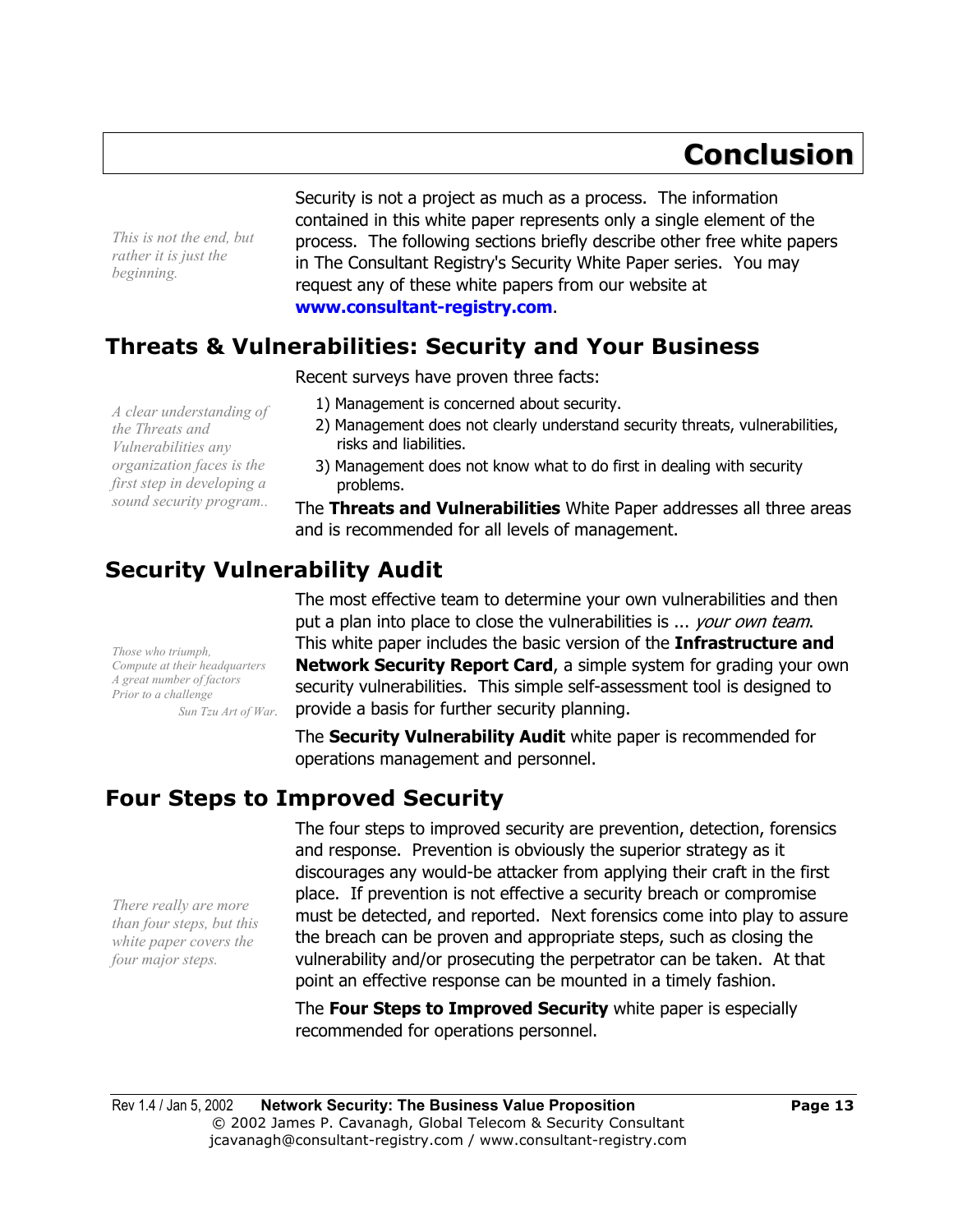### <span id="page-17-0"></span>**Defenses & Countermeasures**

*The companion white paper to Threats and Vulnerabilities.*

The goal of the **Threats and Vulnerabilities** white paper is to enlighten management about the threats, vulnerabilities and liabilities associated with organizational security. Due to space considerations, however, no actual solutions or answers are offered. The Defenses and Countermeasures white paper proposes, at a high level, solutions to the threats and vulnerabilities mentioned in the current white paper.

The **Defenses and Countermeasures** white paper is recommended for all levels of management, for operational personnel and for purchasing agents who will be involved in the procurement of security systems, products and services.

## <span id="page-17-1"></span>**How Can The Consultant Registry Help You?**

*A proper balance of internal and external resources can allow you to respond quickly and cost effectively to security needs..*

*The Consultant Registry focuses on transferring our knowledge and expertise to our client's team.*

*www.consultant-registry.com is your resource for all telecom and security training and consulting.*

## <span id="page-17-2"></span>**Your Mission**

*Your mission is to provide a secure, productive and cost effective environment in which trust can thrive and your organization can maximize its business potential.*

The Consultant Registry is a group of two dozen of the top industry professionals with a wide range of skills and expertise ranging from technology to business and that wide chasm in between. The best use of The Consultant Registry's resources is to supplement your team and to help them be the best they can be.

One of our biggest areas of focus, and where we feel the client gets the most benefit is in knowledge transfer. We are best utilized as consultants, advisors, coaches, trainers and focused subject matter experts. Ideally we are not doing the work for you, or on your behalf, but rather as a part of your team, working in partnership to get your work done *and* to transfer knowledge and expertise to your team so that you are self-sufficient.

Consider our web site, **www.consultant-registry.com**, as your staffing catalog for all of your critical security and networking projects.

Security has been shrouded in mystery and secrecy for a very long time. In many cases it still is. That does not mean, however, that security expenditures do not have to undergo the same scrutiny as any other expenses and that security projects do not have to have a return on investment. Somewhere on that continuum between the simplistic citadel model and the risk-based insurance model lies the ideal security posture, philosophy and product set for your organization. Find that set of technologies which meets your needs, be sure to consider the business justifications and the three elements of good security - policy, technology and people - and develop a cost effective, high impact security program for your own organization.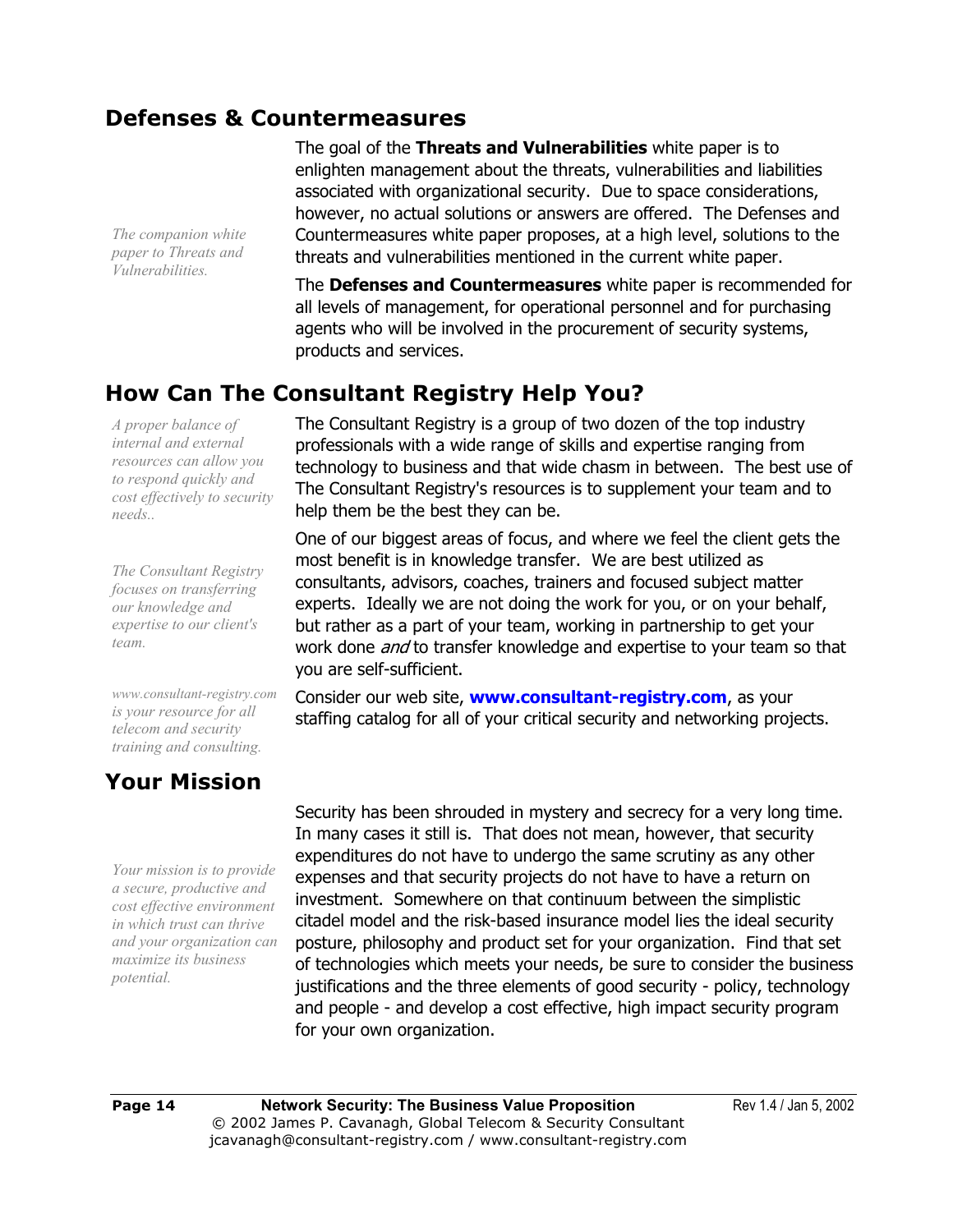# **James P. Cavanagh**

Global Telecom & Security Consultant



**James P. Cavanagh** has worked closely with five of the predominant communications technologies of our time very early in their life cycles. He has been intimately involved with the engineering, sales support, marketing, design, installation and training for ATM, Frame Relay, IP, optical networking and xDSL since their early commercialization. Mr. Cavanagh has also been intimately involved in network security, disaster recovery planning and infrastructure security since the early 1980s. Jim is able to combine his experience with creativity and a long, varied career to develop exceptionally

effective solutions for his consulting clients as well as having a rich background for his teaching and writing. Jim is a former member of the ATM forum.

Mr. Cavanagh's consulting practice is built around three primary areas: traditional consulting, writing and training. In the area of traditional consulting Mr. Cavanagh boasts a long list of recognizable clients in the areas of network and infrastructure security, IP, ATM, Frame Relay, DSL and optical networking as well as traditional telephony areas. The client list includes manufacturers, carriers, service providers and end-user organizations whom he has helped with everything from product specification to network procurement, design, integration, installation, engineering, marketing, business planning and tactical and strategic planning. Mr. Cavanagh's clients are quick to point out that Jim brings major projects in consistently ontime and on budget.

Jim is an internationally recognized expert on infrastructure and network security, antihacking, counter-cyberterrorism and business and corporate security. He recently completed a very well attended five city Canadian tour as a part of the TELUS Expert Series which received good press coverage and attendance in light of the events of September 11 and is continuing his heavy involvement in consulting, writing and training in the security area. For additional security related information, please see The Consultant Registry **Focus on Security** Page.

Mr. Cavanagh is the editor of books on multimedia networking and network security as well as author of *[Frame Relay Applications: Business and Technology Case Studies](http://www.amazon.com/exec/obidos/ASIN/1558603999/o/002-1287411-5325018/theconsulregstr).* He is presently writing a book on network and infrastructure security aimed at the corporate and business market, and is starting a new website covering domestic US and International telecom regulatory and legal issues. Mr. Cavanagh is also the author of several popular computer based training (CBT) programs covering [Frame Relay,](http://www.teletutor.com/frelay.html) [emerging broadband technologies,](http://www.teletutor.com/ent.html) [fiber](http://www.teletutor.com/fiber1.html) [optic communications basics](http://www.teletutor.com/fiber1.html) and [advanced fiber optic network design](http://www.teletutor.com/fiber2.html) in addition to over three dozen articles for trade publications and journals.

Mr. Cavanagh is also a frequent guest on panels at industry conferences, has been an instructor for the [International Communications Association's \(ICA\) Summer Program](http://www.icanet.com/summerprogram/) at the University of Colorado at Boulder from 1992 until 1997 and is the recipient of the ICA's Citation of Merit Award for "outstanding contributions to global telecommunications". Mr. Cavanagh provides training on ATM, Frame Relay, Emerging Technologies, LAN and TCP/IP Integration, Telecom and Datacom Fundamentals and a variety of other subjects to over 2,500 telecommunications professionals each year. Mr. Cavanagh is very active with the Atlanta Telecom Professionals (ATP), an organization for telecommunications professionals in Atlanta. The Consultant Registry is a Gold Sponsor of ATP.